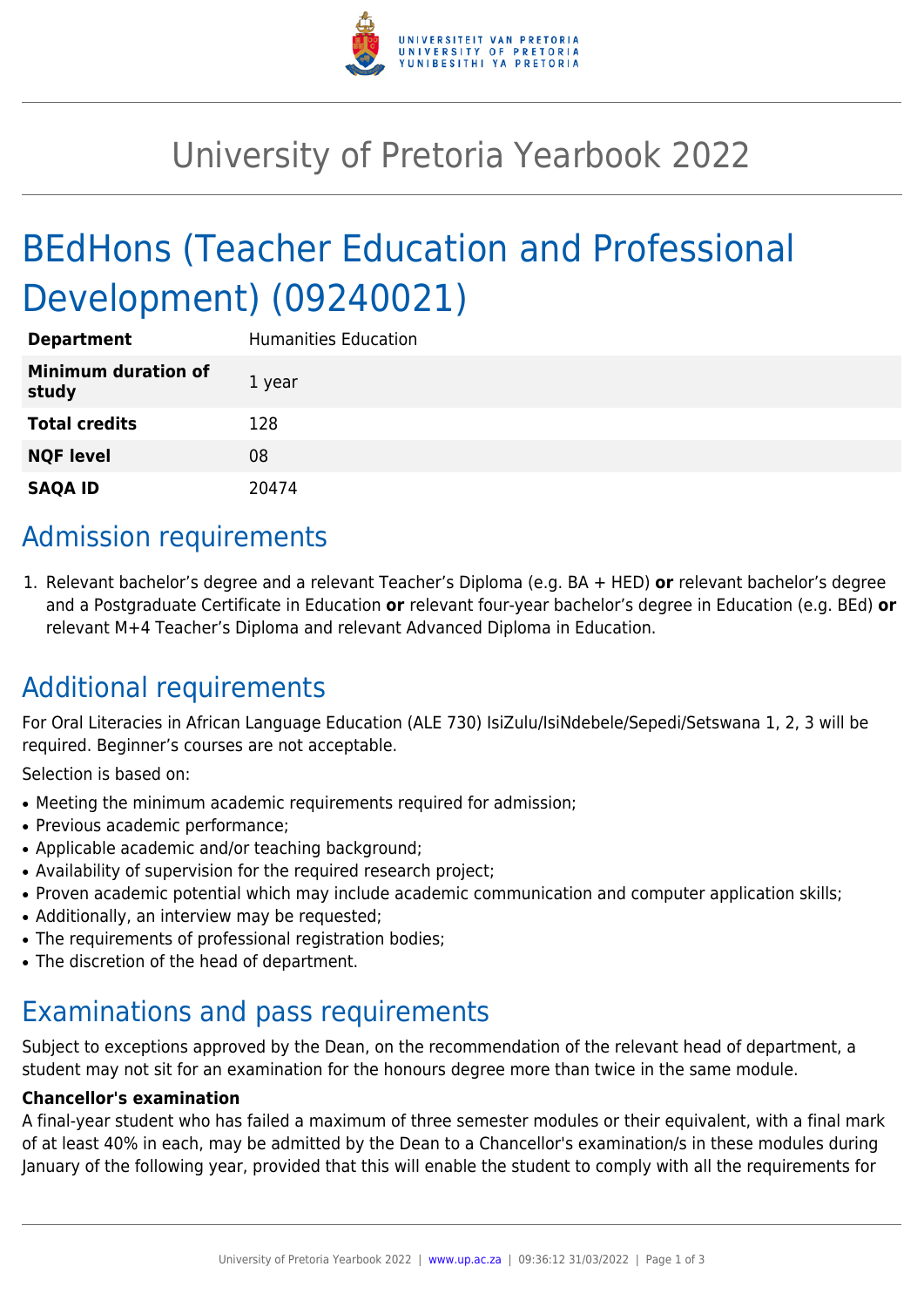

the degree.

## Research information

A research project is compulsory and must be handed in for examination, as prescribed by the particular department.

## Pass with distinction

The degree is conferred with distinction on a student who has obtained an average of at least 75%, with a minimum of 70% in each module (no rounding).